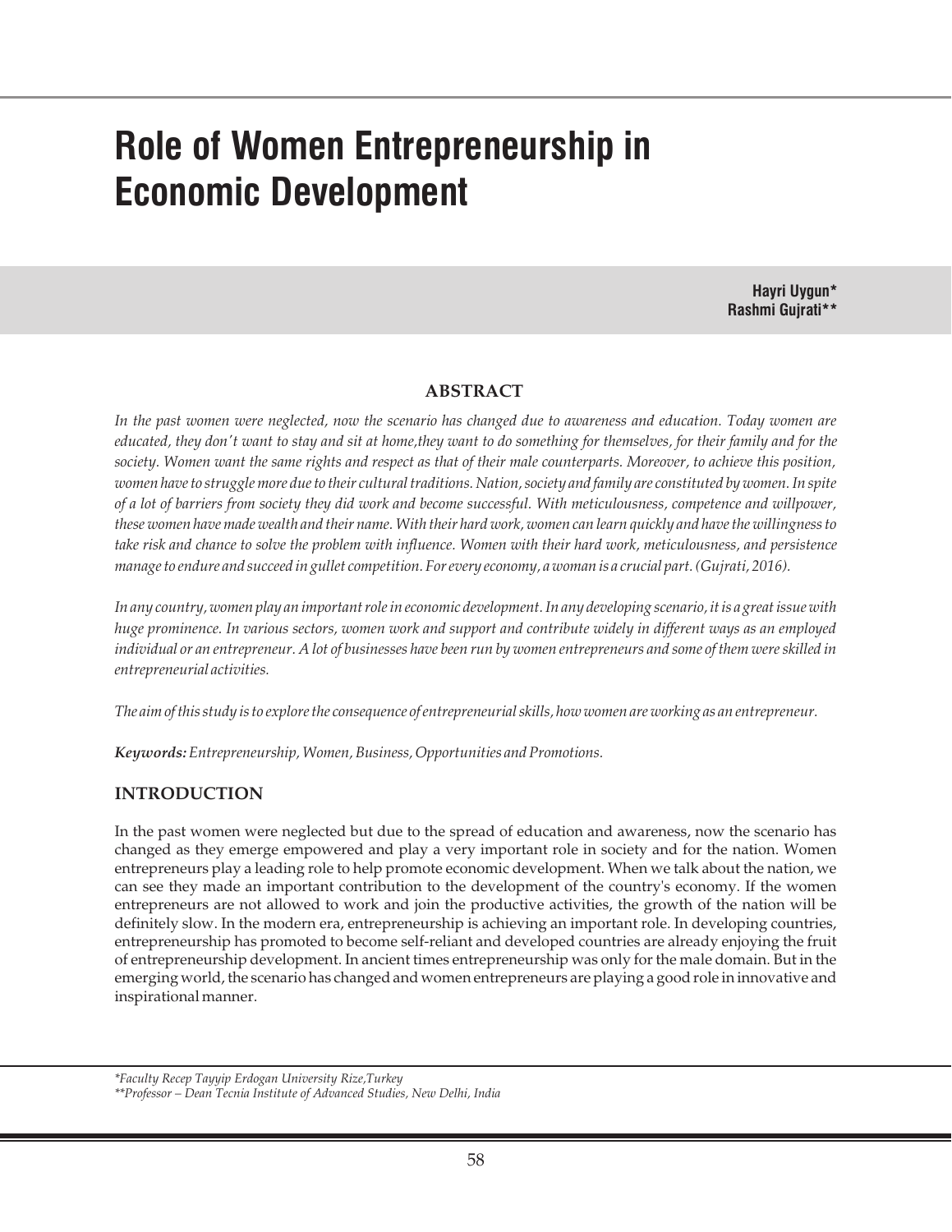In the current year women entrepreneurs have shown the fastest-growing category of entrepreneurship universally. In entrepreneurial activities, women can play a vital role according to the developing literature(Noguera et al., 2013) and progress of economy (Kelley et al., 2017; Hechevarría et al., 2019) in the positions of developing the gross domestic product and creating new jobs (Bahmani-Oskooee et al., 2013; Ayogu&Agu, 2015), to drop poverty and social barring with the positive influences (Langowitz&Minniti, 2007; Rae, 2015). Out of the people who decideto become an entrepreneur, the percentage of women was lower than men (Elam et al., 2019), and for the nation's economic development, this gap is a huge gap (Coduras&Autio, 2013). The difference in the importance of economic and regulatory conditions has been used to framework theatrically (Estrin& Mickiewicz, 2011).

# **OBJECTIVES OF THE STUDY**

To find out the position of women entrepreneurs in various sectors To know the challenges faced by women entrepreneurs. To know how it can be effective as a tool for the empowerment of women. To estimate the motivating factors for the women to take up entrepreneurship. Research Methodology The study is basically based on secondary data through journals and newspapers.

## **Women Entrepreneur**

A Woman or a group of women who work, organize, and run their enterprise for personal gain. As compared to earlier, when women were limited to domestic work only, today women are playing their role in various sectors. They are not only in small business but also in trading services, manufacturing companies, tourism sector, education sector, the speed of work is however is slow, but women are entering in all fields and giving good impact. For women entrepreneurship, there is a need to study separately. From the last decade, women entrepreneurship has been recognized with a significantly unexploited basis of economic development. Women entrepreneurs are not only generating jobs for themselves but also providing opportunities to others with the management solutions, organizations, and trade problems and also exploiting the entrepreneurship opportunities. Moreover, still, women entrepreneurs are in minority. However, without any doubt, women entrepreneurs are considered, important because of their impact on the development of the economy. Still, we are lacking a dependable picture and not describing the details of their specific impact.Furthermore, in society women entrepreneurship has been neglected(Brush &Hisrich, 1999; Holmquist&Sundin, 2002). In calculation, women participants were not much more than men, they are lesser in number,still they are running and managing their business in various industries (Duchénaut, 1997; Franco &Winqvist, 2002; Reynolds & White, 1997).With the high technology and manufacturing, women have chosen various sectors like retail, education, and another services. Moreover, the policy and program say that majority of the tendency is men streamed.

# **For Economic Growth to Understand the Function of Women Entrepreneurship**

In economics, women entrepreneurs are playing a non-trivial role. They behave differently while facing challenges and obstacles which have been faced by men. In society, there is a large difference between men and women, and our expectations from women are also different. We have to accept their relative contribution to economic growth.

# **Understanding the Impact of Women Entrepreneurs in Economics**

When it comes to the role of women in development, we mean both the levels, economic as well as social development. As we know that in developing countries the conditions of women entrepreneurs are qualitatively different. In Eastern Europe countries are different, already they have worked and still trying to adapt to the market economy. In society, these changes have made an important effect on women positively (Stoyanovska, 2001). In all aspects of society, women and men are under the communist regime, supposedly equal in these countries. Many women find it difficult to learn the function of the market economy and to rediscover the challenges. Women engagement inentrepreneurship is very difficult in developing countries where the combination of poverty, low level of formal education and low social status creates challenges for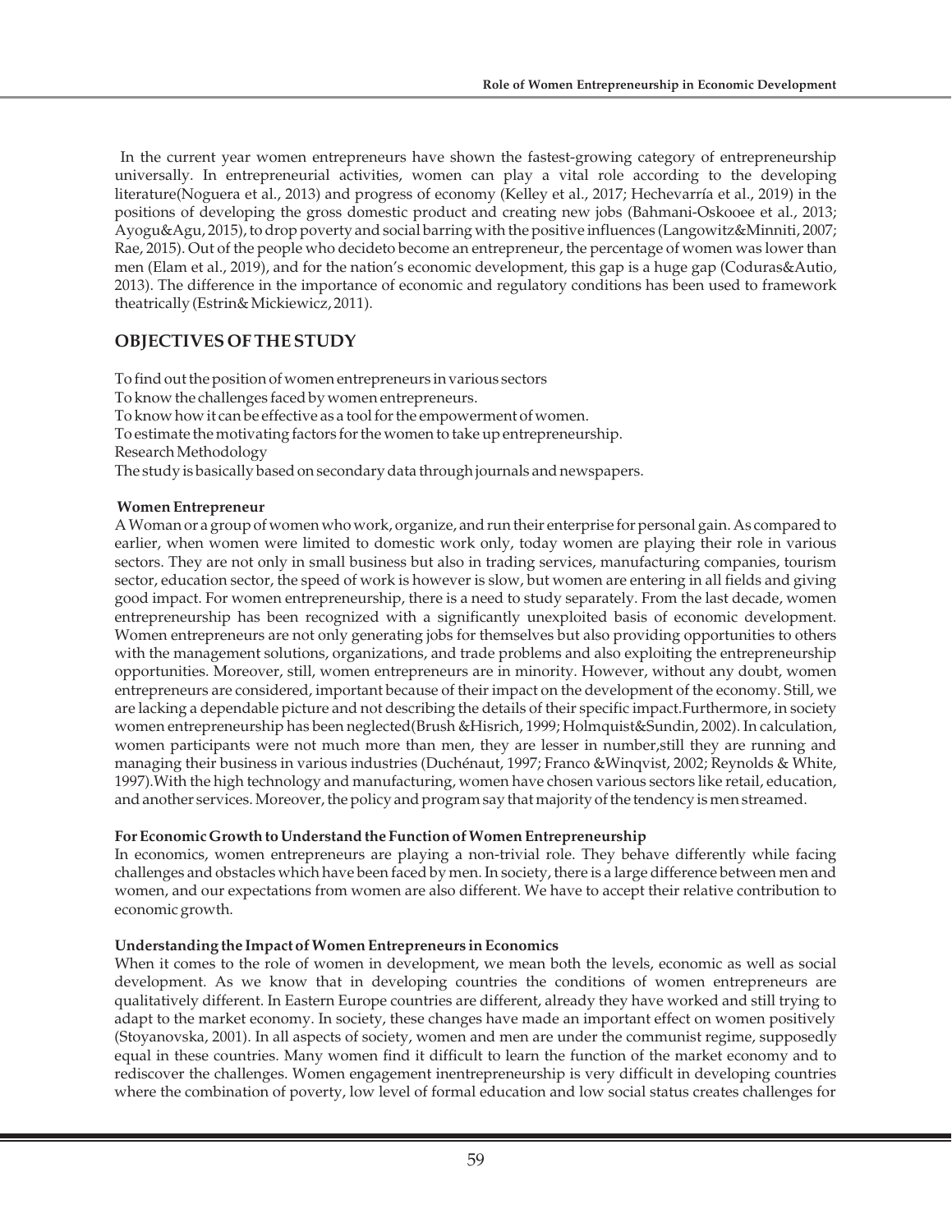them. In developed countries, women have the same qualification and they are educated equally like men, still they are getting less opportunity in society.

### **LITERATURE REVIEW**

#### **Women Entrepreneurship and Empowerment**

In the social and political era, women entrepreneurship is a powerful discussion. In recent decades behavioural scientists have impressed this issue.Corsun&Enz (1999) a person's experience of feeling empowered is defined as that empowerment is the essential motivational process. Personal discretion and delegating power to exercise one's conduct at the workplace is always associated with Empowerment. Rather than a purpose (Akhter& Ward, 2009), empowerment is a process, it is unanimous. Empowerment is regularly anxious with a woman in current fiction (Wieringa, 1994), which is related to the progression of things and women can pointedly subsidize and transformed their distributors (Mehra, 1997). The overall procedure would not be measured or distinct as empowerment except the prevailing progression of involvement as agents of that modification rather than simply its recipients (Malhotra, 2002, p. 7). The motivational approach of self-efficacy is defined by entrepreneurship (Conger &Kanungo, 1988). To secure empowerment, motivational approaches have been driven to women empowerment. Thomas &Velthouse (1990)through a set of four terms in one awareness of his/her work to explained empowerment as enlarged ambition expressed for meaning, competence, self-determination, and impact. With the single concept, it is difficult to explain its spirit, because empowerment can be elaborated in a different method. Despite understood limitations empowerment is to enhance a person's power and give strength to take a decision (Kabeer, 1999). A woman has a hidden psychological and personal ability to secure their ambitions entrepreneurship boosts them and motivate them to utilize it. Giving freedom realize them to show their ability talent and realize psychologically empowered. Prompting women entrepreneurs to make them feel empowered.Datta&Gailey (2012) in developing economic women entrepreneurs are working collective entrepreneurial actions to protect their financial and personal empowerment. After the analysis, it was found that after entry of women in entrepreneurship they proved good and best business, social and personal life (Ufuk&Ozgen, 2001). Furthermore, the researchers Abbasian&Bildt (2009) highlighted that modern educated women in entrepreneurship are focusing on occupation and shelter.Women feel empowered and also feel psychologically and economically independent when they start their business enterprises.

#### **Seeking Policies and Partnerships that Promote Women's Economic Empowerment**

To promote women empowerment no other private method have to develop women entrepreneur only a few policymakers, international development organizations, stockholders, private corporations, and civil society organizations have deployed a large number of different gadgets are trying to boost them and inviting them to become an entrepreneur. For entrepreneurial skill development and to grow the business, they need scientific support and the ability to grow the business, financial support, and assets. Policies are to guide them in opening a business and to indicate skills to run a business. They also guide them about loan schemes and government schemes which are giving facilities to women to run their business. To encourage women empowerment, policies has been framed to uphold them, and to ensure them they are the same and equal partners and have equal rights in property also.

#### **Economic Empowerment of Women**

In modern times the world has been transformed significantly towards the empowerment of women. It has been seen growing women empowerment in all sectors in government, non-government organizations, and administration researchers and corporate sectors.

In the 1970s women's demand has been similar for their development and in the 1980s to become empowered in social economics and politics. Since the 1980s, women empowerment came into popularity and has now become a key purpose of growth. Empowerment is related to increase women's control resources and selfreliance. It is a practice to expand the power of women. The language of empowerment word is meant to give the strength and to make them powerful strong and capable. Changing the nature and direction of systematic forces is the aim of empowerment. To control, combined negotiating for economic additions, govern over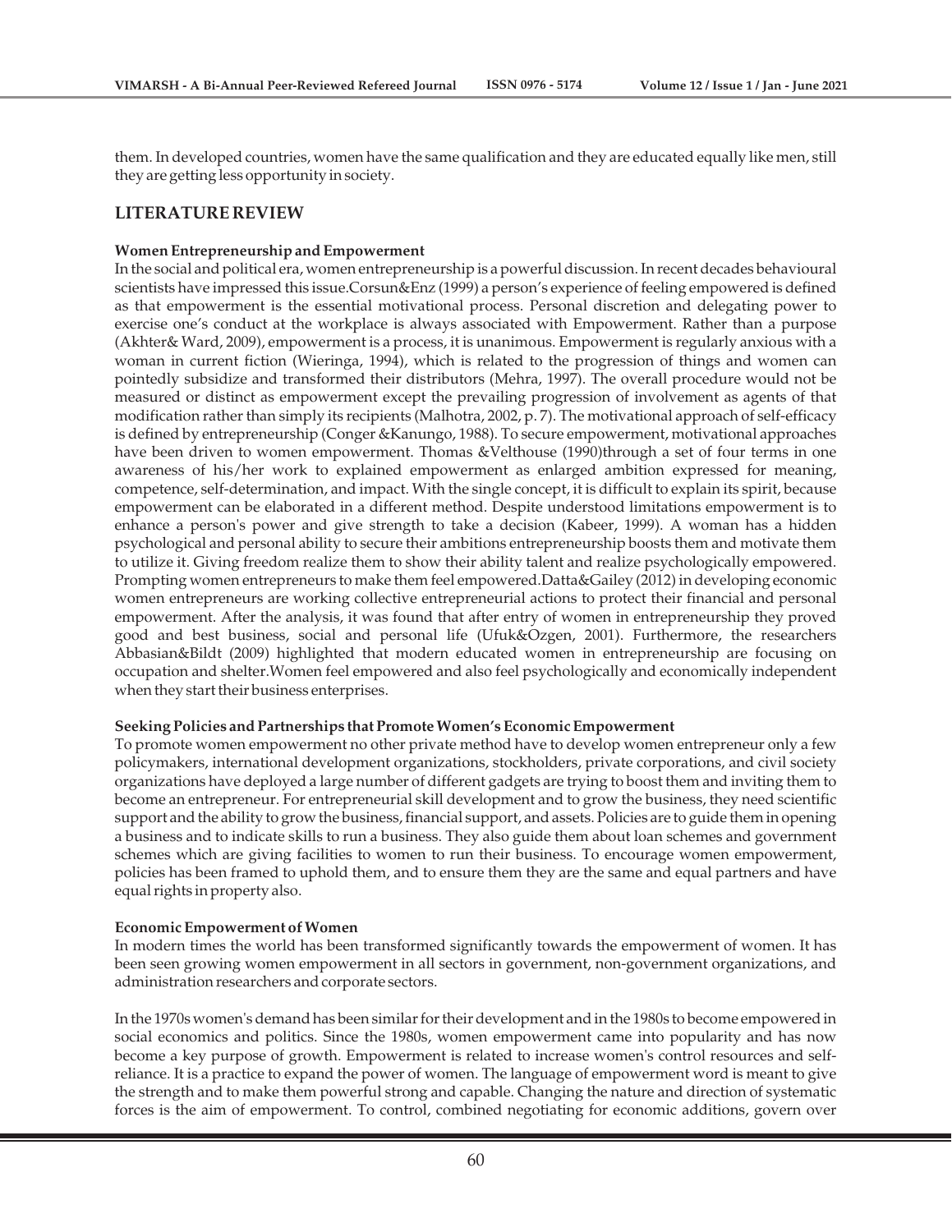means of manufacture, participation in executive regarding economic features of the growth of expertise in management, all refer to economic empowerment. A process of redeployment of properties and control between altered groups is suggested by economic empowerment. Confidence, self-declaration, and courage help to build them (Gujrati, 2016).

## **Economic Development and Women Entrepreneurship**

Around the world, in economic development women entrepreneurs have an important impact, and new opportunities are created by the new entrepreneurial ventures (Akehurst et al., 2012). In recent years more and more women are contributing to the economy. Due to the number of women entrepreneurs growing, more and more scholars are focusing on women entrepreneurs (Bullough et al., 2015; ).Nafukho et al., (2004) to boost positive collective development and to highlight the major factor of economics which is important of human resources. Proper utilization of manpower is to ensure development but a major portion of the women workforce in developing countries is unused either unnoticed and it becomes the barrier to growth. To set up their own independent business these obstacles stunned comes with the inspiration to providing them resources (Vinay& Singh, 2015). Though around the world, women-owned business is going fastest-growing business and also generating imperative participation in the form of revolution, producing jobs, and growing wealth. It has been estimated that the total 40% share is in economic development. In world economies, the total contribution of women entrepreneurs is less the 10% (Brush & Cooper, 2012). Keeping all views it has become important to understand that the role of women entrepreneur's in economic growth is big and not to neglected or unnoticed their contribution to women entrepreneurship.

## **Globalization and economic development**

Through business, globalization is fast-moving up, spreading and increasing the worldwide associations. To go global there is an extensive and diverse, from the entrepreneurial venture, in the form of small and mediumsized businesses which are the most significant influence. With the outcome of small-medium enterprises, businesses are coming independently and becoming successful entrepreneurs (Soriano &Dobon, 2009).

It is a challenging task to make women entrepreneurs enter into international level because small business doing nationally is easy.

To establish the businesswomen have leadership and political roles and they are advanced and accomplish important, by the study Metcalfe (2008) for advancement cultural barriers which are hinder they have to face. Women entrepreneurial activities have been affected by the globalization of the world economy by impressive positive boundaries on them such as free travelling selected jobs little share in legacy or occupation. As compared to men in the world this restriction enhanced the poverty level of women in the world (Soriano &Dobon, 2009). Women work in social activity and society can improve their skills in technology can also remove the difference between men and women by enthusiastically with their contributions. Through digital technology and social activity, women entrepreneurs can help them and boost their skills, solve their capabilities, and entered into doing international business success and helping in the development of the economy (Ukpere et al., 2014). For economic development, globalization is a powerful factor.

# **CONCLUSION**

Through this study, we found that in economic development the role of women entrepreneurship is at the global level. We have accessed the significant role of women entrepreneurship. Still, it is difficult to understand women's entrepreneurial process.

In the field of entrepreneurship today we are in a good position where women contributed and day by day it is increasing on a large scale. Women have occupied around 45% of the working sectors. At this stage; there is a need to provide awareness to women for skill development, entrepreneurial awareness, and location. Now a days women are recognized and to promote women entrepreneurship steps are being taken. In the region, it is quite visible for the promotion and development of women.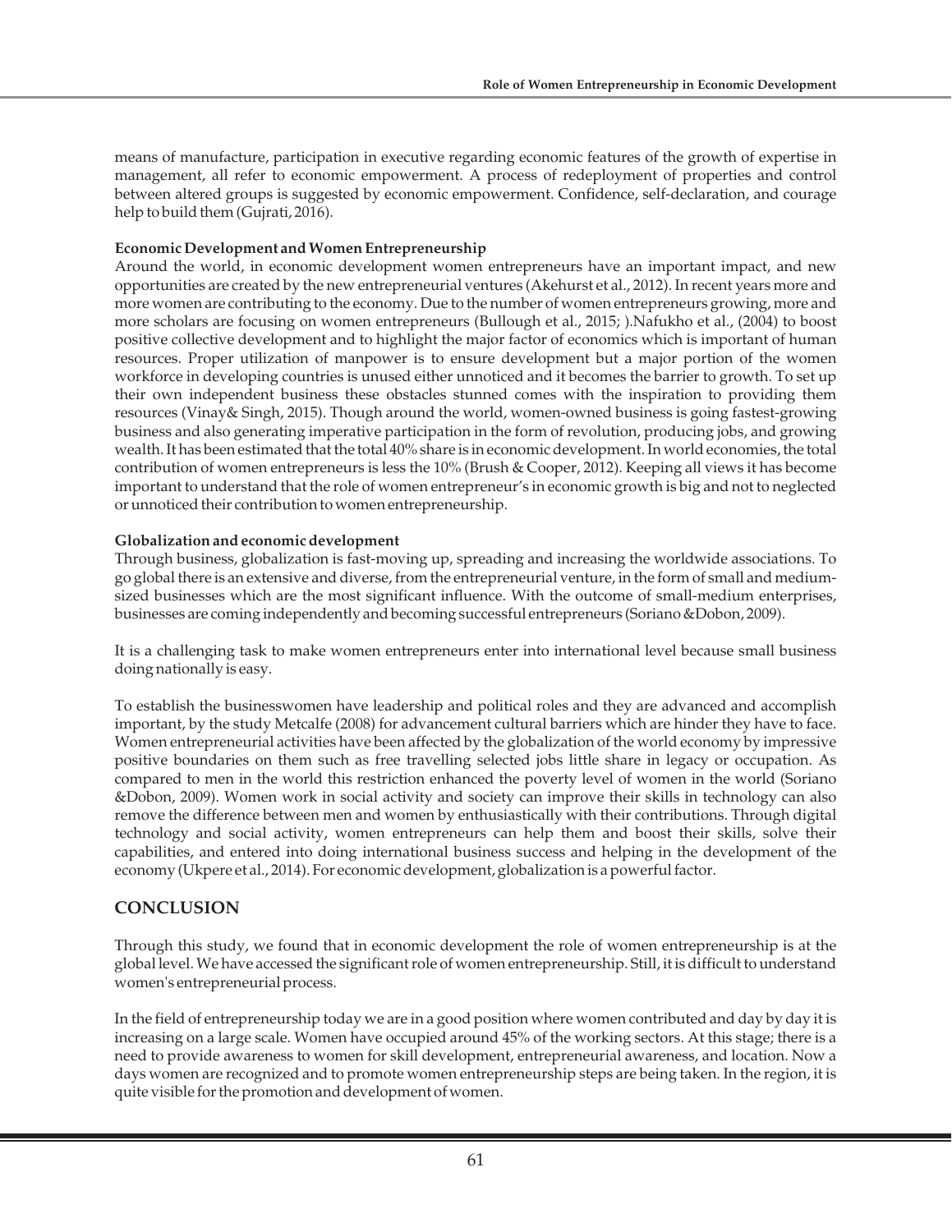Entrepreneurship, for different sectors is essential of the multidimensional method specifically are individual women entrepreneurs financial institutions and from the government side. Many issues are subsidising for women entrepreneur development. To move women toward entrepreneurial activity from all proportions are helping continuously and corresponding. Thereby gaining equality and equal importance for themselves and subsidising the social and economic development of the member of the family.

# **BIBLIOGRAPHY**

- *Abbasian, S., &Bildt, C. (2009). Empowerment through Entrepreneurship: A tool for integration among immigrant women?. IUP Journal of Entrepreneurship Development, 6(3/4).*
- *Akehurst, G., Simarro, E. and Mas-Tur, A. (2012).Women entrepreneurship in small service firms:motivations, barriers and performance", The Service Industries Journal, Vol. 32 No. 15, pp. 2489-2505.*
- *Akhter, R., & Ward, K. B. (2009). Globalization and gender equality: a critical analysis of women's empowerment in the global economy. Adv Gender Res, 13, 141-73.*
- *Ayogu, D. U., and Agu, E. O. (2015).Assessment of the contribution of women entrepreneur towards entrepreneurship development in Nigeria. Intern. J. Curr. Res. Acad. Rev. 3, 190–207. Available online at: http://www.ijcrar.com/vol-3-10/Ayogu,%20Deborah%20U.%20and%20Agu,%20Everistus%20 Ogadimma2.pdf.*
- *Bahmani-Oskooee, M., Kutan, M. A., and Xi, D. (2013).The impact of economic and monetary uncertainty on the demand for money in emerging economies. Appl. Econ. 45, 3278–3287. doi:10.1080/00036846.2012.705430.*
- *Brush, C., &Hisrich, R. D. (1999). Women-owned businesses: Why do they mat?: In Acs, Z. (Ed.). Why Small Firms are Important, (Kluer Press, London, Uk).*
- *Brush, C.G. and Cooper, S.Y. (2012).Female entrepreneurship and economic development: an international perspective, Entrepreneurship and Regional Development, Vol. 24 Nos 1/2, pp. 1-6.*
- *Bullough, A., De Luque, M.S., Abdelzaher, D. and Heim, W. (2015).Developing women leaders through entrepreneurship education and training, Academy of Management Perspectives, Vol. 29 No. 2, pp. 250-270.*
- *Coduras, A., and Autio, E. (2013). Comparing subjective and objective indicators to describe the national entrepreneurial context: the global entrepreneurship monitor and the global competitiveness index contributions. Investig.Regionales 26, 47–74. Available online at: http://hdl.handle.net/10017/26972.*
- *Conger, J. A., &Kanungo, R. N. (1988). The empowerment process: Integrating theory and practice. Academy of management review, 13(3), 471-482.*
- *Corsun, D. L., &Enz, C. A. (1999). Predicting psychological empowerment among service workers: The effect of support-based relationships.Human relations, 52(2), 205-224.*
- *Datta, P. B., &Gailey, R. (2012). Empowering women through social entrepreneurship: Case study of a women's cooperative in India. Entrepreneurship Theory and Practice, 36(3), 569-587.*
- *Duchénaut, B. (1997). Women entrepreneurs in SMEs. Rennes, France: Euro PME.*
- *Estrin, S., and Mickiewicz, T. (2011). "Entrepreneurship in transition economies: the role of institutions and generational change," in The Dynamics of Entrepreneurship: Evidence from the Global Entrepreneurship Monitor Data, ed M. Minniti (Oxford: Oxford University Press), 181–208. ISBN 9780199580866.*
- *Franco, A., &Winqvist, K. (2002).The entrepreneurial gap between women and men.Brussells: Eurostat: Statistics in Focus.*
- *Gujrati, R. (2016). Prospect and Challenges: Women's Economic Empowerment. International Journal of Advanced Research and Development, p.p. 28-32, ISSN .no 2455-4030,vol 1: issue.*
- *Hechevarría D., Bullough A., Brush C., Edelman L. (2019). High-growth women's entrepreneurship: fueling social and economic development. J. Small Business Managem. 57, 5–13. 10.1111/jsbm.12503.*
- *Holmquist, C., &Sundin, E. (Eds.).(2002). Företagerskan: Om kvinnorochentreprenörskap. Stockholm: SNS Förlag.*
- *Kabeer, N. (1999). Resources, agency, achievements: Reflections on the measurement of women's empowerment. Development and change, 30(3), 435-464.*